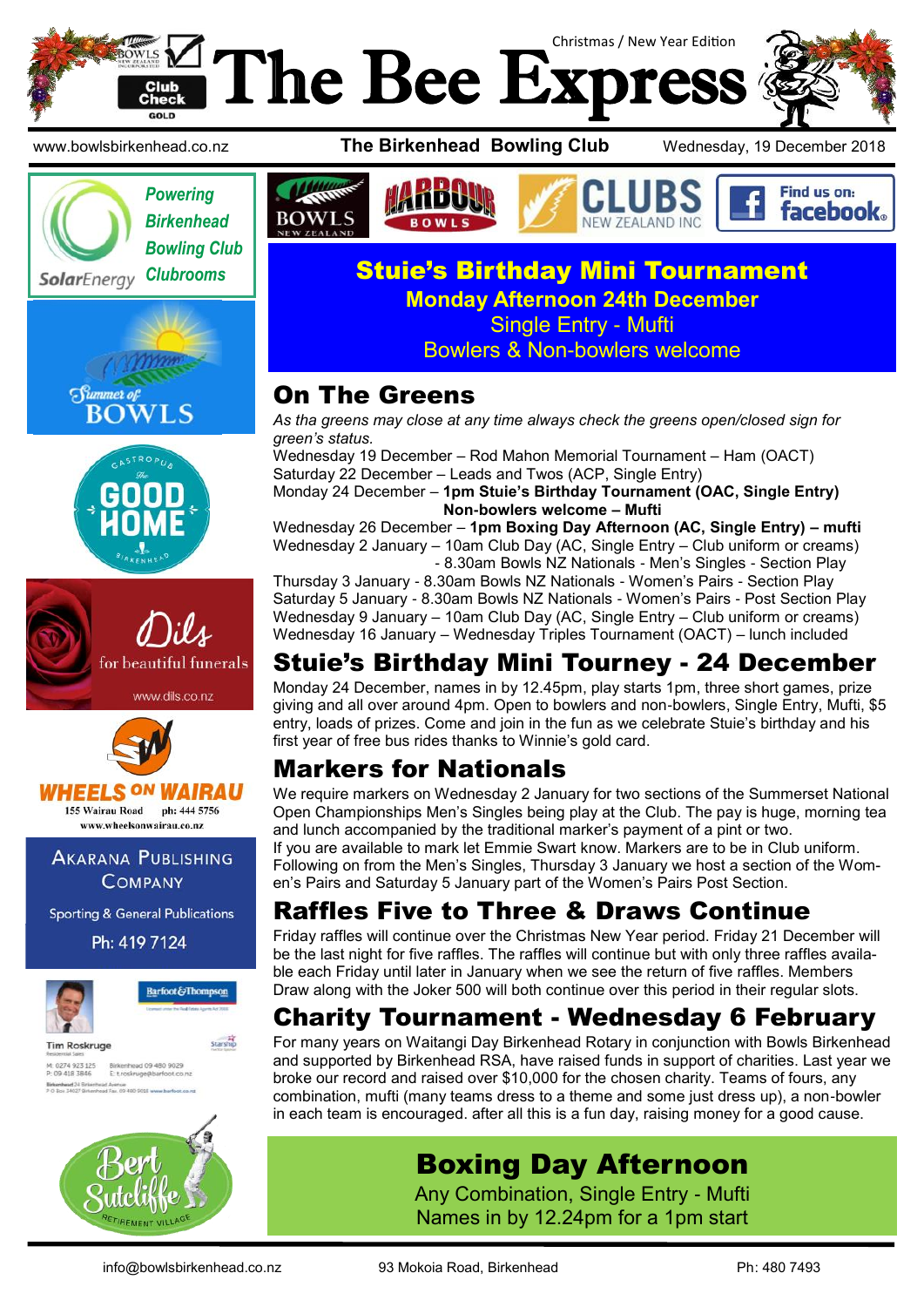

#### Leads & Twos Entries Close 5pm Tomorrow, Played Saturday 22 December

## Inside over Christmas & New Year

#### **Friday 21 December – Club Night**

Racing – Ashburton (Thoroughbreds), Alexandra Park, Addington (Harness), Addington, Wanganui (Dogs) and racing from across Australia NBL\* - 7pm NZ Breakers vs Illawarra Hawk **Saturday 22 December** Racing – Te Rapa, Palmerston North (Thoroughbreds), Winton (Harness), and racing from across Australia. A-League\* - 7pm Wellington Phoenix vs Brisbane Roar **Sunday 23 December** Racing – Gore (Thoroughbreds), Ashburton (Harness), Palmerston North (Dogs) and racing from across Australia. Cricket (Burger King Super Smash)\* - 3.50pm Otago Volts vs Canterbury Knights **Monday 24 December** Racing – Cambridge (Harness), Cambridge (Dogs) and racing from across Australia. **Tuesday 25 December** Club Closed – Merry Christmas. **Wednesday 26 December** Members Draw, Happy Hour, Joker 500 Racing – Ellerslie, Palmerston North, Dunedin (Thoroughbreds), Westport (Harness) and racing from across Australia. Live Sport\* **Thursday 27 December** Racing – Rotorua, New Plymouth (Thoroughbreds), Gore (Harness), Manukau (Dogs) Live Sport\* **Friday 28 December – Club Night** Members Draw, Raffles, Happy Hour, Joker 500 and more. Racing – Timaru (Thoroughbreds), Westport, Cambridge (Harness), Invercargill, Wanganui (Dogs) Live Sport\* **Saturday 29 December** Racing – Matamata, Stratford (Thoroughbreds), Banks Peninsula (Harness) Live Sport\* **Sunday 30 December** Racing – Taupo, Kurow (Thoroughbreds), Reefton (Harness), Manukau (Dogs) Live Sport\* **Monday 31 January** Racing – Alexandra Park, Winton (Harness) Palmerston North (Dogs). Live Sport\* **Tuesday 1 January** Racing – Ellerslie, Hastings Waikouaiti (Thoroughbreds), Dunedin (Dogs). Live Sport\* **Wednesday 2 January** Members Draw, Happy Hour, Joker 500 Racing – Tauranga, Tauherenikau (Thoroughbreds), Tauherenikau, Omakau (Harness), Wanganui (Dogs) Bowls NZ Nationals\*\* – Qualifying Men's Singles & Women's Pairs **Thursday 3 January** Racing – Te Aroha, Omakau (Thoroughbreds), Rangiora (Harness), Addington, Wanganui (Dogs). BowlsNZ Nationals\*\* – Qualifying Men's Pairs & Women's Pairs\*\* **Friday 4 January – Club Night** Members Draw, Raffles, Happy Hour, Joker 500 and more. Racing – Roxburgh, Cambridge (Harness), Addington, Cambridge (Dogs). BowlsNZ Nationals\*\* – Qualifying Men's Pairs & Women's Singles **Saturday 5 January** Racing – Whangarei, Palmerston North (Thoroughbreds), Timaru (Harness). BowlsNZ Nationals\*\* – Post Section Men's Singles & Women's Pairs **Sunday 6 January** Racing – Geymouth (Thoroughbreds), Cromwell (Harness), Manukau (Dogs). BowlsNZ Nationals\*\* – Post Section Men's Pairs & Women's Singles *\* viewing selection is determined by the members.* \*\**subject to availability*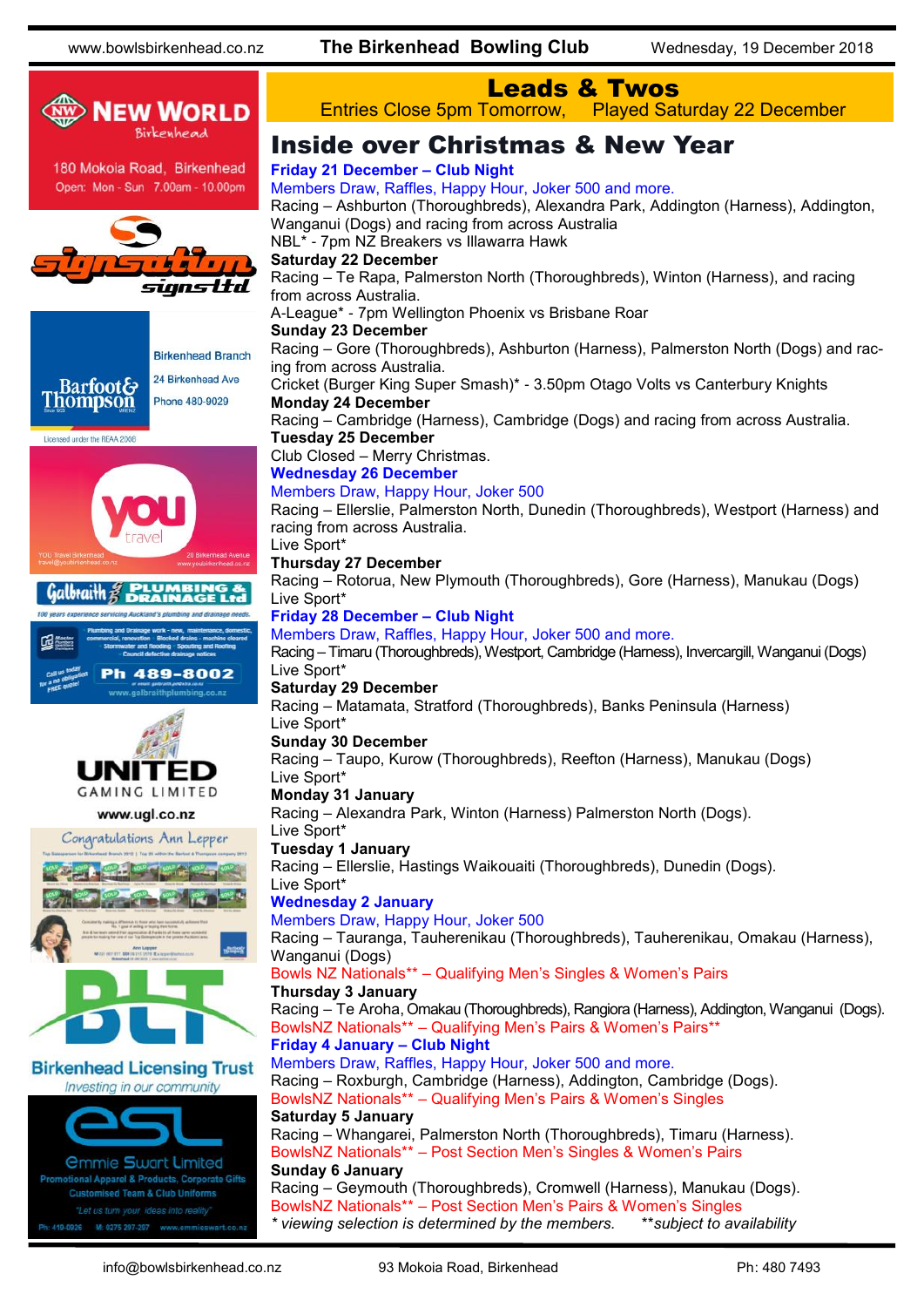

Design & Manufacture **High Quality Durable** Whiteboards Noticeboards **Educational Furniture** Over 25 years New Zealand made





www.e-move.co.nz



**ASBESTOS MANAGEMENT PLANS** 



BIRKENHEAD Recreation Drive PH: 418 2424 Proudly Supporting Bowls Birkenhead www.birkenheadrsa.com



Second Thursday in the Month 7pm @ Birkenhead Bowling Club Thursday 10 January QUIZ EVENTS Team and single entry **THURSDAY NIGHT IS QUIZ NIGHT** Enter on the night

## Hams Available Today

Bar ham raffle winners are able to pick up their winning ham, or hams in some cases, from 5pm today at the Club.

Any remaining ham raffles will also be drawn just after 5pm today. Winners to date:

Raffle #1 - Warren Lush Raffle #2 - Logan Smith Raffle #3 - William Bradley Raffle #4 - Evan Thomas Raffle #5 - Robbie Henson Raffle #6 - Robyn Autridge Raffle #7 – Warren Lush Raffle #8 – Kevin Croasdale Raffle #9 – Randall Watkins

Raffle #10 – Patricia Disse Raffle #11 - Brian Dunn Raffle #12 - Emmie Swart

Raffles #13 & 14 on sale now and will be drawn tonight at 5pm Raffles not collected today will be named and placed in the chiller for collection, the club and persons running the raffle are not responsible for any raffles left in the chiller.

#### Short Time Not a Long Time

Damien Ryder joined our bar staff in October to pickup the short fall in shifts. Having worked in bars and held a mangers certificate previously he was no stranger to working a bar. He was between jobs when he started and we knew he would only be available for a shot time. Unfortunately for us, but fortunately for him, he has been offered a position back in the IT world where his skill are valued to the utmost. We wish Damien all the best in his move back into IT and thank him for his efforts at the Club. His last shift is Friday 21 December, fingers crossed we can get him back occasionally.



#### Home Free

Auckland Transport and NZ Police are working together over the Christmas 2018 and New Year holiday period to reduce the number of instances of drink-driving on Auckland roads. So, this Friday 21 December, all buses and trains will be from 4pm to end of service. Leave the car at home and let Auckland Transport get you there safely! And if you haven't used the buses or trains before, why not give it a go? This offer is not available on ferries, Skybus or Waiheke buses



info@bowlsbirkenhead.co.nz 93 Mokoia Road, Birkenhead Ph: 480 7493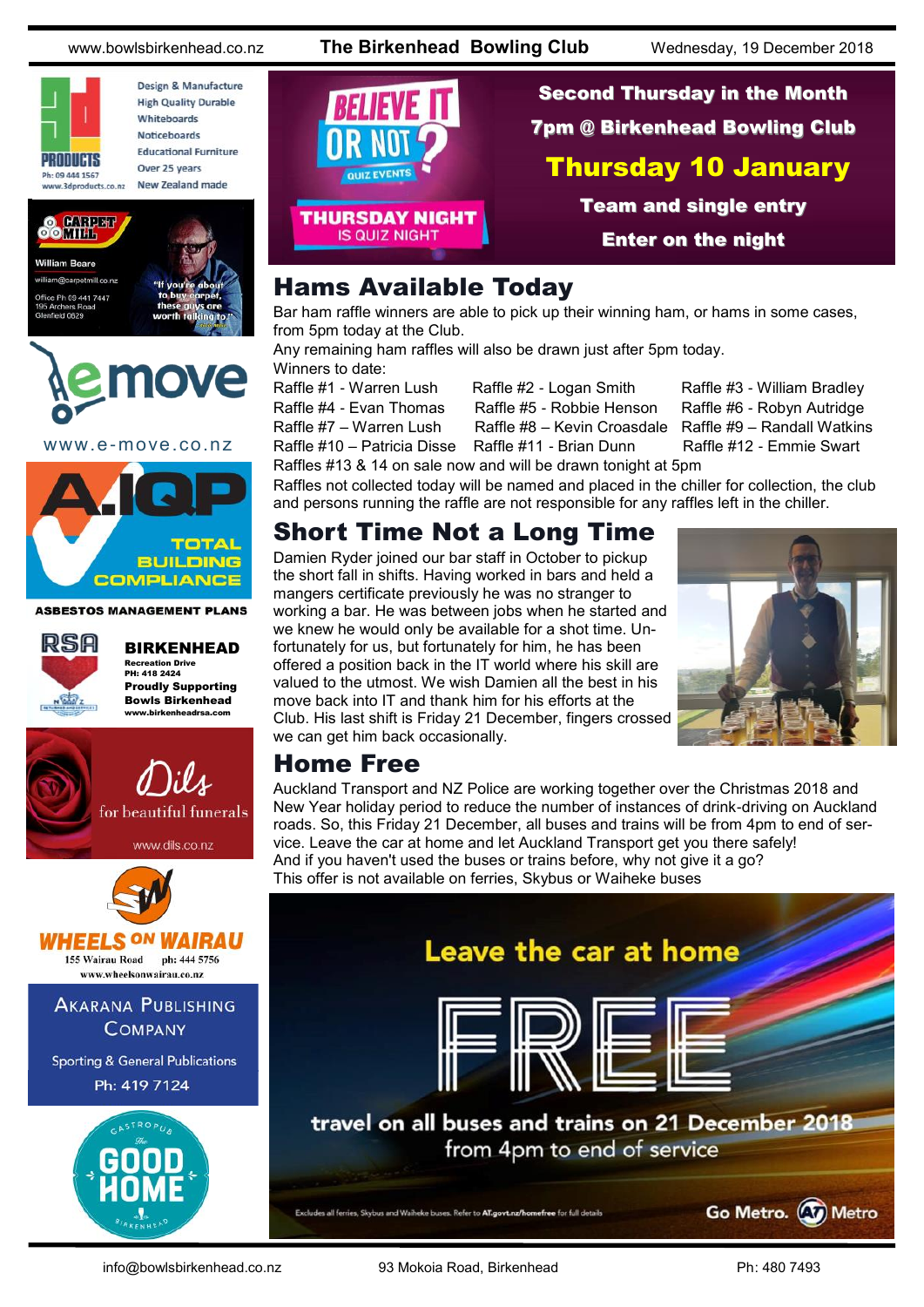

**Tim Roskruge** 

Barfoot&Thompson Starship

M: 0274 923 125<br>P: 09 418 3846 Birkenhead 09 480 9029<br>E: t.roskruge@barfoot.co.nz ead 24 Briter





180 Mokoia Road, Birkenhead Open: Mon - Sun 7.00am - 10.00pm



| <b>Barfoot&amp;</b><br>Thompson | <b>Birkenhead Branch</b> |
|---------------------------------|--------------------------|
|                                 | 24 Birkenhead Ave        |
|                                 | Phone 480-9029           |
|                                 |                          |

Licensed under the REAA 2008





## The Ultimate Bowls Championship (UBC)

*Extracts from The Ultimate Bowls Championship website https://ultimatebowlschampionship.com.au/*

The Ultimate Bowls Championship (UBC), to be inaugurated in 2019, is the world's richest lawn bowls tournament, featuring record prize money and the world's best players. The championship is innovative, fast, high-stakes, competitive and engaging to play. The UBC is a celebration of the sport of lawn bowls. It has been designed to respect, showcase and grow the game we love.

We have 20 fantastic teams on board so far for the inaugural 2019 season. These teams are from not only all across Australia but New Zealand and Asia too. Numerous preselected players are from even further afield giving the UBC a truly international flair.

The South Island Storm is one of two New Zealand teams in the UBC. The new team coming out of the South Island of NZ will receive plenty of support, and is sure to be competitive with the signing of New Zealand Blackjack player Andrew Kelly as their marquee player. Kelly, a top competitor on the NZ PBA circuit, is both honoured and excited about the opportunity given to him by the team. He comes with many years of international experience and the Storm will be looking forward to him leading them to UBC success.





LINGTON The proud owners of New Zealand's Wellington Hornets are a group of close mates who all have a strong passion of the sport of bowls. All experienced business people, the group are looking forward to travelling to Australia to cheer on their mighty Hornets team. The Wellington Hornets will hold the weight of New Zealand on its shoulders, and is sure to have significant support from across the ditch. One of the most successful players in New Zealand, Gary Lawson will spearhead the team, alongside Australian star David Ferguson. The team in the yellow and black will entertain the crowds of the UBC!

The inaugural UBC Draft Night will be held at the Broadbeach Bowls Club, Gold Coast, on 31st January 2019. This will be the first ever lawn bowls Player Draft. The event will be livestreamed to our Facebook page and our website. It is sure to be an exciting evening

and everyone is welcome to come along! How does the UBC Draft work? All players who have registered with the UBC gain their place in

the draft. The list of registered players is monitored by all team owners, so they can start planning who they would like to select to complete their ultimate team. Pre-selected players will not be available for selection in the Draft.

The order of selection



will be determined randomly on the night, so team owners will have to be flexible with their selections. This is part of the beauty and excitement of the UBC Draft. The inaugural UBC event will be held at the Warilla Bowls and Recreation Club on April 4th & 5th, 2019.

The second UBC event will be held at The Deer Park Club on August 15th & 16th, 2019. The third and final UBC event of 2019 will be held at the Moama Bowling Club on December 12th & 13th, 2019.

Broadcast on in New Zealand through SkySport NZ

All UBC events will be livestreamed through UBC's website and Facebook page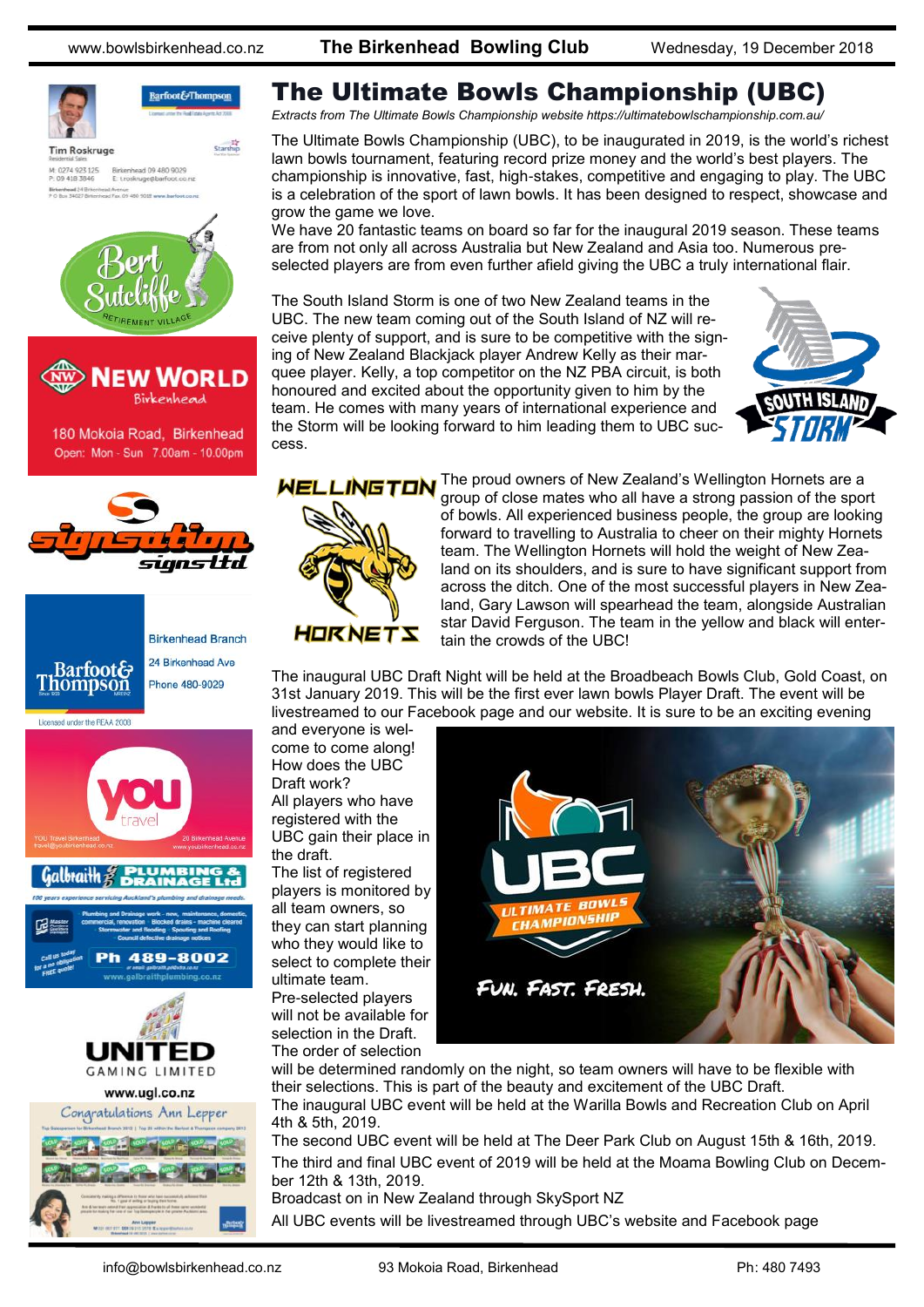

Design & Manufacture **High Quality Durable** Whiteboards Noticeboards **Educational Furniture** Over 25 years New Zealand made





www.e-move.co.nz



**ASBESTOS MANAGEMENT PLANS** 



BIRKENHEAD Recreation Drive PH: 418 2424 Proudly Supporting Bowls Birkenhead www.birkenheadrsa.com



www.dils.co.nz



HEELS <sup>ON</sup> WAIRAU 155 Wairau Road ph: 444 5756

www.wheelsonwairau.co.nz

**AKARANA PUBLISHING COMPANY** 

**Sporting & General Publications** Ph: 419 7124



## Handicap Singles Schedule

Round One result to be lodged on or before Thursday 20 December.

Round Two result to be lodged on or before Thursday 17 January.

Round Three result to be lodged on or before Thursday 14 February.

#### Under the Radar

Currently under the radar, but not for long, there is an tournament with \$1,000 minimum first prize and total prize pool \$2,500 minimum guaranteed.

While many of the top bowlers are out chasing the big money in tournaments across the Auckland region. The astute bowler will be at Birkenhead this Easter. Two days of competitive, yet social, any combination triples (OACT). Included in the entry is morning tea and buffet lunch both days, to the high standard that Birkenhead is known for, along with a sausage sizzle after play on the Friday.

#### **Carpet Mill Archers Road Easter Triples**

Friday 19 & Saturday 20 April.

\$120 per team, entry payment is required to confirm entry. For entry phone / text 027 6661618 or email [secretary@bowlsbirkenhead.co.nz](mailto:secretary@bowlsbirkenhead.co.nz)



**TAB at Birkenhead Bowling Club.**

The Birkenhead Bowling Club is committed to promoting responsible gambling.

# Nationals Live On Our Big Screen

The Summerset National Open Championships 2019 Singles & Pairs are played he in Auckland from 2 – 8 January. At Birkenhead besides hosting some of the qualifying and post section play we will also be showing\*\* games live on the big screen at the Club. Come in and relax while enjoying some live bowls in the comfort of the Club with TAB facilities available. Schedule:

Wednesday 2 January BowlsNZ Nationals – Qualifying Men's Singles & Women's Pairs Thursday 3 January BowlsNZ Nationals – Qualifying Men's Pairs & Women's Pairs Friday 4 January BowlsNZ Nationals – Qualifying Men's Pairs & Women's Singles Saturday 5 January BowlsNZ Nationals – Post Section Men's Singles & Women's Pairs Sunday 6 January BowlsNZ Nationals – Post Section Men's Pairs & Women's Singles Monday 7 January BowlsNZ Nationals – Post Section Men's Singles/Pairs & Women's Singles/Pairs Tuesday 8 January BowlsNZ Nationals – Post Section Men's Singles/Pairs Finals & Women's Singles/Pairs Finals \*\**subject to availability*

# Boxing Day Afternoon - Mufti

Christmas Day over, come join us Boxing Day for an informal afternoon of bowls. Format and prize money dependant on the number of entries.

Any Combination, Single Entry, names in by 12.45pm for a 1pm start.



**Birkenhead Bowling Club The Good Home Birkenhead Pairs** February 16-17 2019

endorsed by Bourts New Zealand as part of the Summer of Bourts